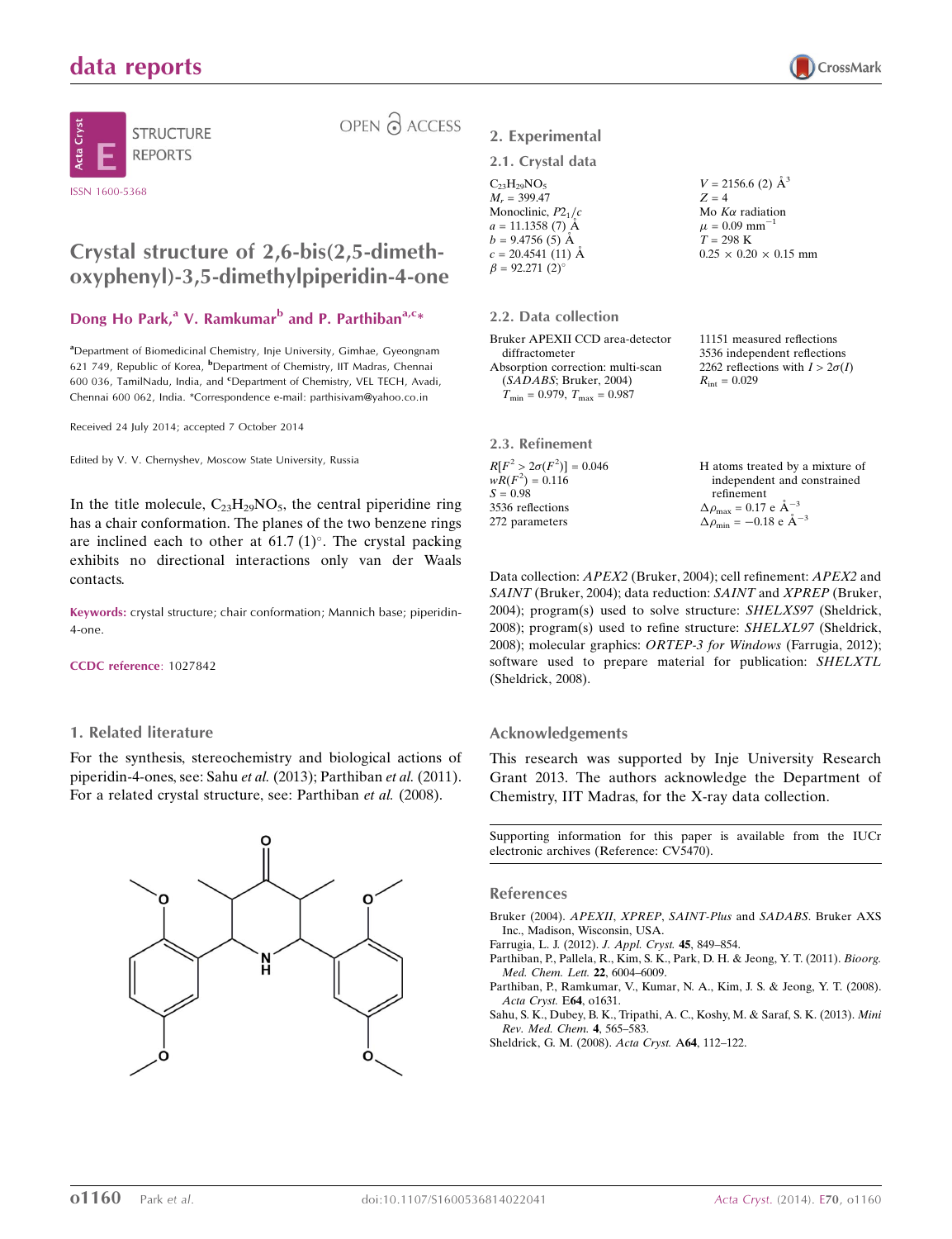# **supporting information**

*Acta Cryst.* (2014). E**70**, o1160 [doi:10.1107/S1600536814022041]

## **Crystal structure of 2,6-bis(2,5-dimethoxyphenyl)-3,5-dimethylpiperidin-4-one**

## **Dong Ho Park, V. Ramkumar and P. Parthiban**

### **S1. Comment**

The piperidin-4-one pharmacophore is responsible for numerous biological actions such as antibacterial, antimycobacterial, antifungal, anticancer, antioxidant, antiinflammatory, neuronal nicotinistinic, and *CNS* stimulant and depressant. Its activity is further increased by the incorporation of aryl groups on both sides of the hetero atom along with/without the introduction of functionalities on the hetero atom itself. Interestingly, the amino group of the piperidone that is flanked by aryl groups are responsible not only for the increment in activity, but also in suppressing the toxicity (Sahu *et al.* 2013; Parthiban *et al.* 2011). Generally, the piperidin-4-one moiety exists in different stereochemistries upon the modifications in their structure. Since the stereochemistry of the molecule is an important key for its biological response, it is of curious to explore the stereochemistry. Hence the present study is caried out to explore the stereochemistry of the title compound (I) (Fig. 1).

The crystallographic parameters *viz*., torsion angles, asymmetry parameters and ring puckering parameters calculated for (I) show that the piperidone ring adopts a chair conformation. According to Cremer & Pople and Nardelli, the total puckering amplitude,  $Q_T$  is 0.5875 (8) Å, the phase angle  $\theta$  is 0.94 (8)° and phi is 34 (4)°. The smallest displacement asymmetry parameters  $q_2$  and  $q_3$  are 0.0114 (8) and -0.5874 Å, respectively.

The benzene rings of anisyl groups are oriented at an angle of 61.7  $(1)^\circ$ , respect to each other. The torsion angles of C6 —C1—C2—C3 and C3—C4—C5—C16 are 174.94 (18) and -174.42 (18)°, respectively. Similarly, the torsion angles of  $C2-C3-C4-C15$  and  $C14-C2-C3-C4$  are  $-177.8$  (2) and  $177.1$  (2)%, respectively. The torsion angle values also clearly confirm the equatorial orientation of aryl and alkyl groups on the piperidin-4-one moiety.

On the whole, the complete crystallographic analysis of the title compound,  $C_{23}H_{29}NO_5$ , exhibits a chair conformation with equatorial orientations of all the aryl and alkyl substituents.

### **S2. Experimental**

The 2,6-*bis*(2,5-dimethoxyphenyl)-3,5-dimethylpiperidin-4-one was synthesized by a modified and an optimized Mannich condensation in one-pot, using 2,5-dimethoxybenzaldehyde (0.1 mol, 16.618 g), 2-pentanone (0.05 mol) and ammonium acetate (0.075 mol, 5.78 g) in a 50 ml of absolute ethanol (Parthiban *et al.*, 2011). The mixture was gently warmed on a hot plate at 303–308 K (30–35°C) with moderate stirring till the complete consumption of the starting materials, which was monitored by TLC. At the end, the crude azabicyclic ketone was separated by filtration and gently washed with 1:5 cold ethanol-ether mixture. X-ray diffraction quality crystals of the title compound were obtained by slow evaporation from ethanol.

### **S3. Refinement**

All hydrogen atoms were fixed geometrically and allowed to ride on the parent carbon atoms with aromatic  $C-H = 0.93$ Å, aliphatic C—H = 0.98 Å, methylene C—H = 0.97 Å. The displacement parameters were set for phenyl, methylene and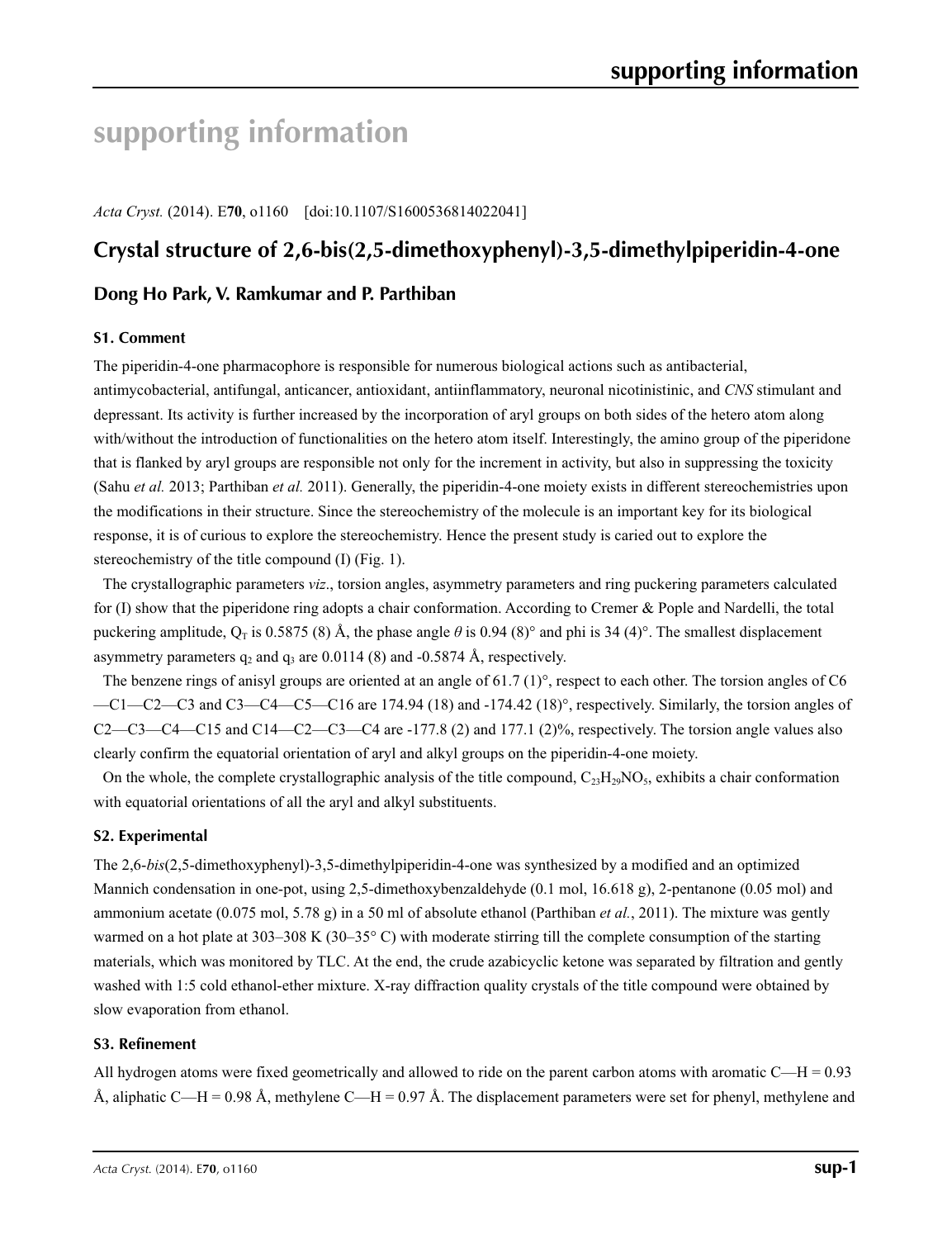aliphatic H atoms at  $U_{iso}(H) = 1.2U_{eq}(C)$ , methyl H atoms at  $U_{iso}(H) = 1.5U_{eq}(C)$  and the hydrogen atoms were fixed geometrically and allowed to ride on the parent nitrogen atom with  $N-H = 0.86$  Å and the displacement parameter was set at *U*iso(H)= 1.2*U*eq(N).



## **Figure 1**

View of (I) showing the atomic numbering and 30% probability displacement ellipsoids.

### **2,6-Bis(2,5-dimethoxyphenyl)-3,5-dimethylpiperidin-4-one**

| Crystal data                            |                                                       |
|-----------------------------------------|-------------------------------------------------------|
| $C_{23}H_{29}NO_5$                      | $Z=4$                                                 |
| $M_r = 399.47$                          | $F(000) = 856$                                        |
| Monoclinic, $P2_1/c$                    | $D_x = 1.230$ Mg m <sup>-3</sup>                      |
| $a = 11.1358(7)$ Å                      | Mo Ka radiation, $\lambda = 0.71073$ Å                |
| $b = 9.4756(5)$ Å                       | $\mu = 0.09$ mm <sup>-1</sup>                         |
| $c = 20.4541(11)$ Å                     | $T = 298 \text{ K}$                                   |
| $\beta$ = 92.271 (2) <sup>o</sup>       | Block, yellow                                         |
| $V = 2156.6$ (2) Å <sup>3</sup>         | $0.25 \times 0.20 \times 0.15$ mm                     |
| Data collection                         |                                                       |
| Bruker APEXII CCD area-detector         | 3536 independent reflections                          |
| diffractometer                          | 2262 reflections with $I > 2\sigma(I)$                |
| phi and $\omega$ scans                  | $R_{\text{int}} = 0.029$                              |
| Absorption correction: multi-scan       | $\theta_{\rm max}$ = 25.0°, $\theta_{\rm min}$ = 2.4° |
| (SADABS; Bruker, 2004)                  | $h = -12 \rightarrow 12$                              |
| $T_{\min} = 0.979$ , $T_{\max} = 0.987$ | $k = -11 \rightarrow 10$                              |
| 11151 measured reflections              | $l = -20 \rightarrow 24$                              |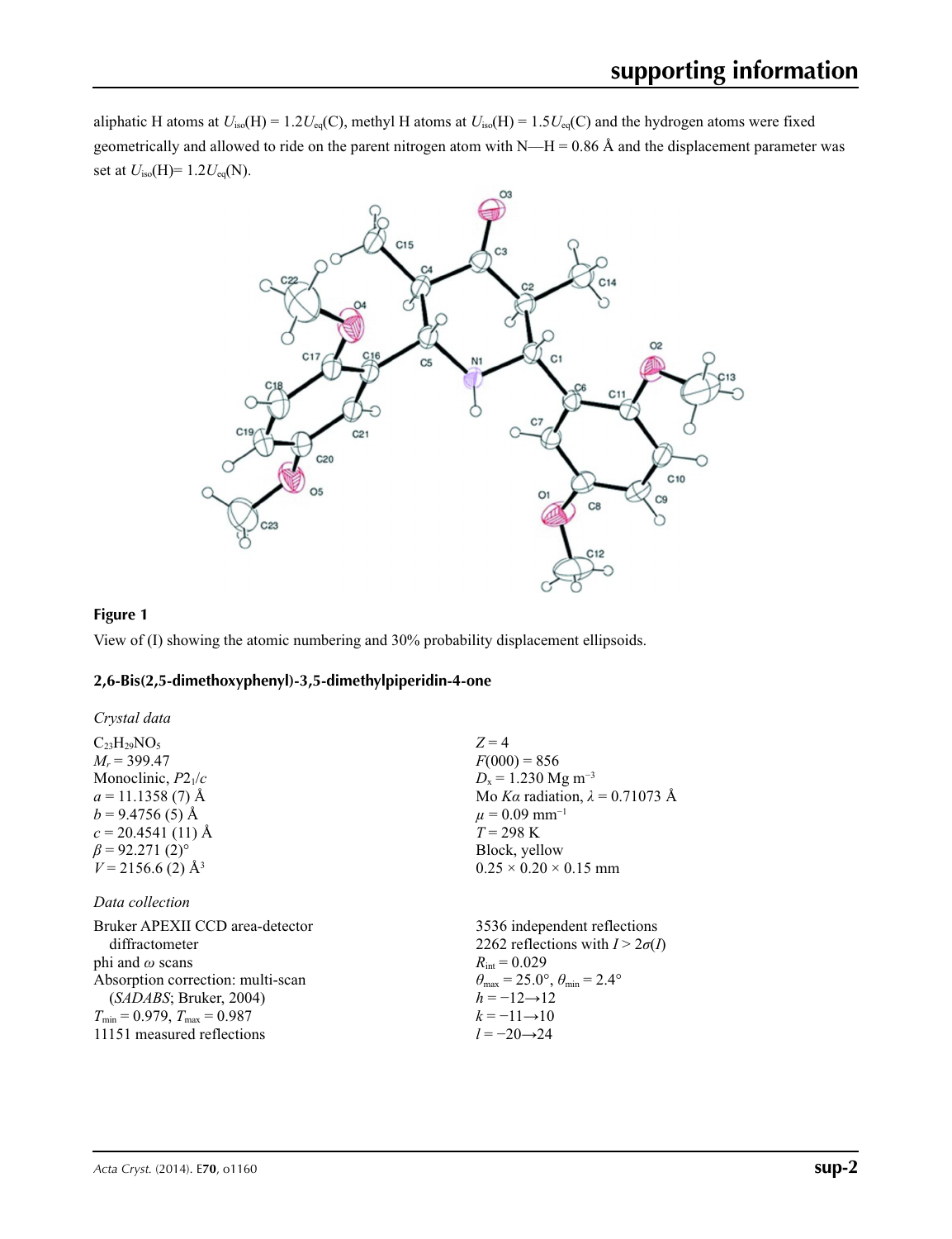## *Refinement*

| Refinement on $F^2$             | Hydrogen site location: mixed                      |
|---------------------------------|----------------------------------------------------|
| Least-squares matrix: full      | H atoms treated by a mixture of independent        |
| $R[F^2 > 2\sigma(F^2)] = 0.046$ | and constrained refinement                         |
| $wR(F^2) = 0.116$               | $w = 1/[\sigma^2(F_0^2) + (0.0405P)^2 + 0.9547P]$  |
| $S = 0.98$                      | where $P = (F_o^2 + 2F_c^2)/3$                     |
| 3536 reflections                | $(\Delta/\sigma)_{\text{max}}$ < 0.001             |
| 272 parameters                  | $\Delta \rho_{\text{max}} = 0.17 \text{ e A}^{-3}$ |
| 0 restraints                    | $\Delta \rho_{\rm min} = -0.18$ e $\rm \AA^{-3}$   |
|                                 |                                                    |

### *Special details*

**Geometry**. All e.s.d.'s (except the e.s.d. in the dihedral angle between two l.s. planes) are estimated using the full covariance matrix. The cell e.s.d.'s are taken into account individually in the estimation of e.s.d.'s in distances, angles and torsion angles; correlations between e.s.d.'s in cell parameters are only used when they are defined by crystal symmetry. An approximate (isotropic) treatment of cell e.s.d.'s is used for estimating e.s.d.'s involving l.s. planes.

|                   | $\boldsymbol{x}$ | $\mathcal{Y}$ | $\boldsymbol{Z}$ | $U_{\rm iso}*/U_{\rm eq}$ |
|-------------------|------------------|---------------|------------------|---------------------------|
| C1                | 0.54320(17)      | 0.4952(2)     | 0.14728(9)       | 0.0380(5)                 |
| H1                | 0.5445           | 0.3918        | 0.1468           | $0.046*$                  |
| C2                | 0.59048(18)      | 0.5485(2)     | 0.21515(10)      | 0.0439(5)                 |
| H2                | 0.5876           | 0.6519        | 0.2147           | $0.053*$                  |
| C <sub>3</sub>    | 0.50346(19)      | 0.4971(2)     | 0.26472(10)      | 0.0447(6)                 |
| C <sub>4</sub>    | 0.37508(18)      | 0.5434(3)     | 0.25295(10)      | 0.0465(6)                 |
| H <sub>4</sub>    | 0.3737           | 0.6469        | 0.2526           | $0.056*$                  |
| C <sub>5</sub>    | 0.33417(17)      | 0.4916(2)     | 0.18398(9)       | 0.0413(5)                 |
| H <sub>5</sub>    | 0.3343           | 0.3882        | 0.1834           | $0.050*$                  |
| C6                | 0.61644(17)      | 0.5504(2)     | 0.09201(9)       | 0.0369(5)                 |
| C7                | 0.6022(2)        | 0.6895(2)     | 0.07205(10)      | 0.0461(6)                 |
| H7                | 0.5514           | 0.7484        | 0.0946           | $0.055*$                  |
| C8                | 0.6620(2)        | 0.7426(2)     | 0.01924(11)      | 0.0510(6)                 |
| C9                | 0.7397(2)        | 0.6581(3)     | $-0.01319(10)$   | 0.0520(6)                 |
| H9                | 0.7807           | 0.6936        | $-0.0484$        | $0.062*$                  |
| C10               | 0.7570(2)        | 0.5200(3)     | 0.00665(10)      | 0.0495(6)                 |
| H10               | 0.8106           | 0.4631        | $-0.0150$        | $0.059*$                  |
| C11               | 0.69529(18)      | 0.4653(2)     | 0.05833(9)       | 0.0404(5)                 |
| C12               | 0.6457(4)        | 0.9225(3)     | $-0.06178(14)$   | 0.1112(13)                |
| H12A              | 0.7285           | 0.9324        | $-0.0725$        | $0.167*$                  |
| H12B              | 0.6053           | 1.0112        | $-0.0681$        | $0.167*$                  |
| H12C              | 0.6080           | 0.8525        | $-0.0896$        | $0.167*$                  |
| C13               | 0.7419(4)        | 0.2273(3)     | 0.03408(15)      | 0.1146(14)                |
| H <sub>13</sub> A | 0.6913           | 0.2362        | $-0.0048$        | $0.172*$                  |
| H13B              | 0.7329           | 0.1347        | 0.0523           | $0.172*$                  |
| H <sub>13</sub> C | 0.8242           | 0.2416        | 0.0233           | $0.172*$                  |
| C14               | 0.7187(2)        | 0.5047(3)     | 0.23158(12)      | 0.0684(8)                 |
| H <sub>14</sub> A | 0.7390           | 0.5282        | 0.2763           | $0.103*$                  |
| H14B              | 0.7718           | 0.5533        | 0.2034           | $0.103*$                  |
| H14C              | 0.7266           | 0.4047        | 0.2255           | $0.103*$                  |

*Fractional atomic coordinates and isotropic or equivalent isotropic displacement parameters (Å2 )*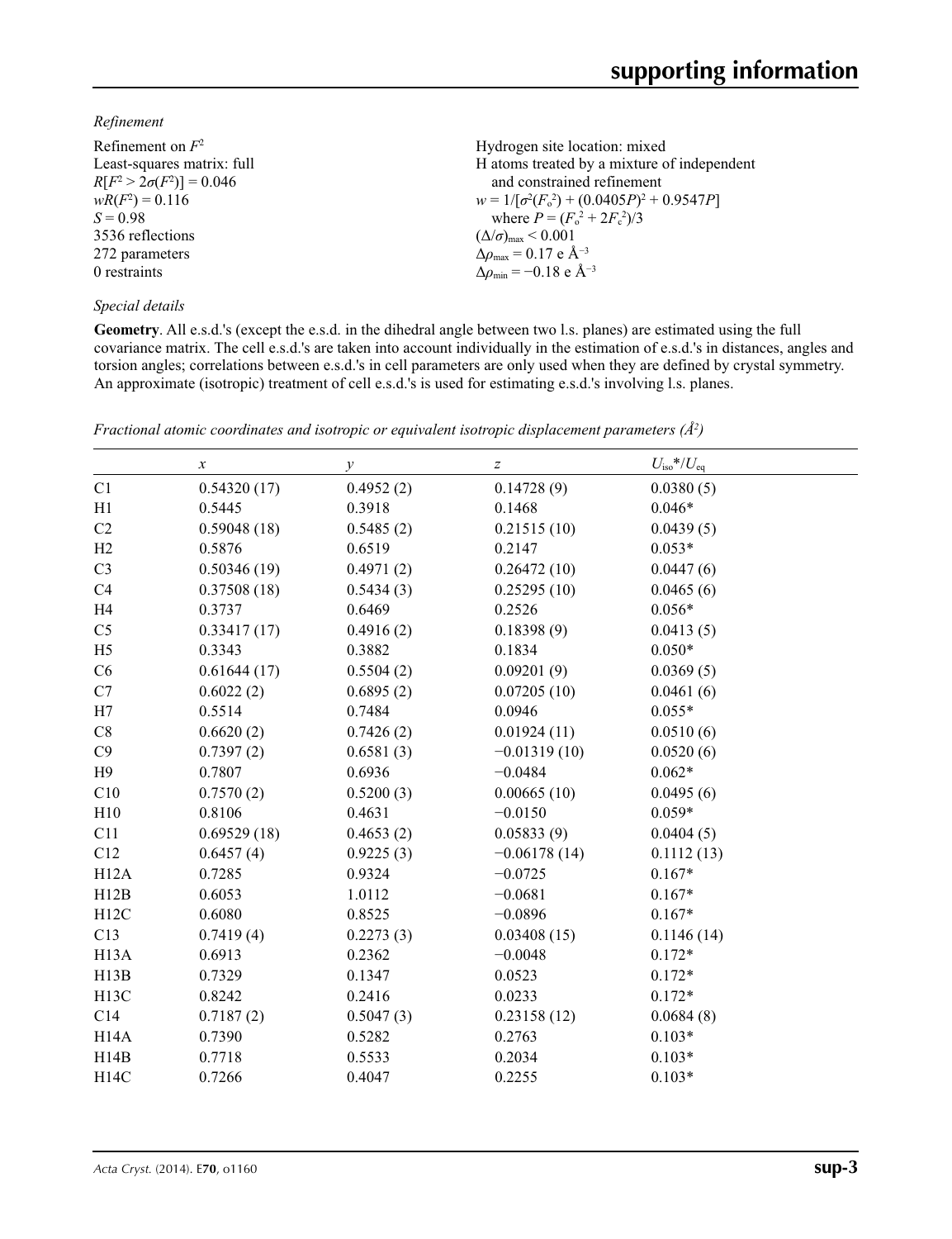| C15               | 0.2921(2)    | 0.4933(3)   | 0.30574(12) | 0.0722(8)    |
|-------------------|--------------|-------------|-------------|--------------|
| H <sub>15</sub> A | 0.2847       | 0.3924      | 0.3037      | $0.108*$     |
| H15B              | 0.2143       | 0.5355      | 0.2988      | $0.108*$     |
| H <sub>15</sub> C | 0.3251       | 0.5203      | 0.3480      | $0.108*$     |
| C16               | 0.20999(18)  | 0.5443(2)   | 0.16386(10) | 0.0425(5)    |
| C17               | 0.10969(19)  | 0.4552(3)   | 0.16077(11) | 0.0487(6)    |
| C18               | 0.0001(2)    | 0.5069(3)   | 0.13831(12) | 0.0595(7)    |
| H18               | $-0.0658$    | 0.4466      | 0.1353      | $0.071*$     |
| C19               | $-0.0138(2)$ | 0.6459(3)   | 0.12020(12) | 0.0610(7)    |
| H19               | $-0.0886$    | 0.6794      | 0.1055      | $0.073*$     |
| C20               | 0.0835(2)    | 0.7349(3)   | 0.12398(11) | 0.0534(6)    |
| C21               | 0.1949(2)    | 0.6839(3)   | 0.14593(10) | 0.0480(6)    |
| H21               | 0.2604       | 0.7448      | 0.1486      | $0.058*$     |
| C22               | 0.0276(3)    | 0.2382(4)   | 0.19599(19) | 0.1093(13)   |
| H22A              | $-0.0150$    | 0.2881      | 0.2287      | $0.164*$     |
| H22B              | 0.0536       | 0.1484      | 0.2131      | $0.164*$     |
| H22C              | $-0.0244$    | 0.2240      | 0.1580      | $0.164*$     |
| C <sub>23</sub>   | $-0.0296(3)$ | 0.9292(4)   | 0.08139(18) | 0.1084(12)   |
| H23A              | $-0.0539$    | 0.8772      | 0.0428      | $0.163*$     |
| H23B              | $-0.0200$    | 1.0270      | 0.0704      | $0.163*$     |
| H23C              | $-0.0897$    | 0.9201      | 0.1135      | $0.163*$     |
| N1                | 0.41929(15)  | 0.5441(2)   | 0.13674(9)  | 0.0418(5)    |
| O <sub>1</sub>    | 0.6391(2)    | 0.88138(18) | 0.00307(9)  | 0.0849(6)    |
| O <sub>2</sub>    | 0.70918(15)  | 0.32842(17) | 0.07975(7)  | 0.0610(5)    |
| O <sub>3</sub>    | 0.53408(14)  | 0.4179(2)   | 0.30899(8)  | 0.0667(5)    |
| O <sub>4</sub>    | 0.12791(14)  | 0.31712(18) | 0.17881(9)  | 0.0684(5)    |
| O <sub>5</sub>    | 0.08013(16)  | 0.8756(2)   | 0.10695(10) | 0.0790(6)    |
| H1N               | 0.3918(19)   | 0.522(2)    | 0.0956(11)  | $0.054(7)$ * |
|                   |              |             |             |              |

*Atomic displacement parameters (Å2 )*

|                 | $U^{11}$   | $U^{22}$   | $U^{33}$   | $U^{12}$      | $U^{13}$      | $U^{23}$      |
|-----------------|------------|------------|------------|---------------|---------------|---------------|
| C1              | 0.0316(12) | 0.0430(13) | 0.0398(12) | $-0.0014(10)$ | 0.0056(9)     | $-0.0003(9)$  |
| C <sub>2</sub>  | 0.0343(13) | 0.0565(14) | 0.0410(12) | $-0.0045(11)$ | 0.0012(9)     | 0.0011(10)    |
| C <sub>3</sub>  | 0.0425(14) | 0.0560(15) | 0.0355(12) | $-0.0051(11)$ | 0.0007(10)    | $-0.0054(11)$ |
| C4              | 0.0396(14) | 0.0601(15) | 0.0405(12) | 0.0024(11)    | 0.0086(10)    | $-0.0017(11)$ |
| C <sub>5</sub>  | 0.0325(13) | 0.0491(14) | 0.0428(12) | $-0.0005(10)$ | 0.0065(9)     | $-0.0020(10)$ |
| C6              | 0.0293(12) | 0.0436(13) | 0.0378(11) | $-0.0002(10)$ | 0.0020(9)     | $-0.0019(9)$  |
| C7              | 0.0478(14) | 0.0469(15) | 0.0442(13) | 0.0044(11)    | 0.0081(10)    | $-0.0026(10)$ |
| C8              | 0.0621(16) | 0.0460(15) | 0.0452(13) | $-0.0051(13)$ | 0.0062(12)    | 0.0016(11)    |
| C9              | 0.0586(16) | 0.0618(17) | 0.0364(12) | $-0.0123(13)$ | 0.0106(11)    | 0.0012(11)    |
| C10             | 0.0435(14) | 0.0636(17) | 0.0422(13) | 0.0039(12)    | 0.0122(10)    | $-0.0060(11)$ |
| C11             | 0.0377(13) | 0.0461(14) | 0.0374(11) | 0.0030(11)    | 0.0028(10)    | $-0.0005(10)$ |
| C12             | 0.191(4)   | 0.077(2)   | 0.065(2)   | 0.003(2)      | 0.001(2)      | 0.0232(16)    |
| C13             | 0.212(4)   | 0.059(2)   | 0.075(2)   | 0.041(2)      | 0.034(2)      | $-0.0018(16)$ |
| C <sub>14</sub> | 0.0398(15) | 0.111(2)   | 0.0547(15) | $-0.0071(15)$ | $-0.0020(11)$ | 0.0093(15)    |
| C15             | 0.0505(16) | 0.117(2)   | 0.0500(15) | 0.0073(16)    | 0.0181(12)    | 0.0062(15)    |
| C16             | 0.0325(13) | 0.0549(15) | 0.0407(12) | 0.0019(11)    | 0.0079(9)     | $-0.0023(10)$ |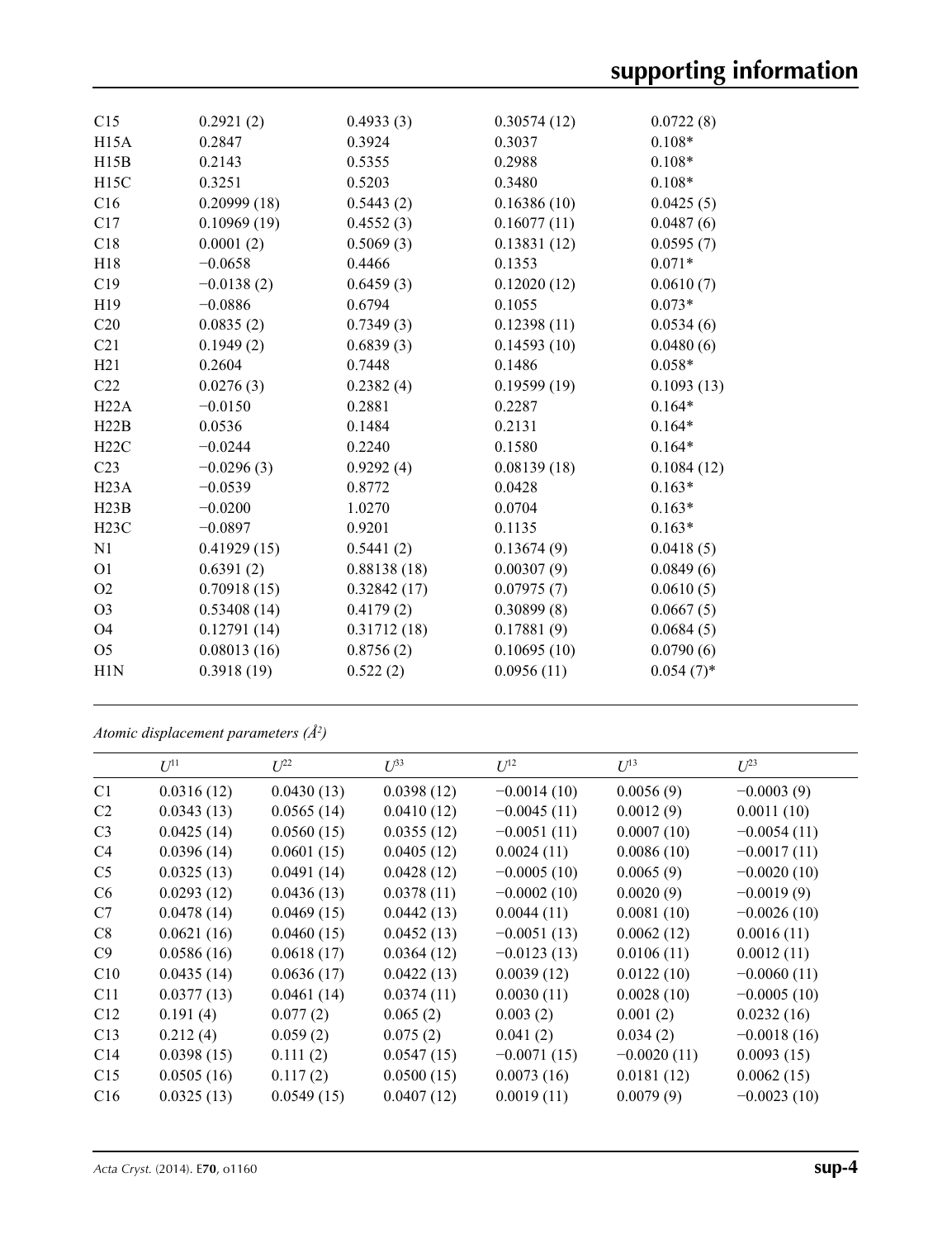| C17             | 0.0326(14) | 0.0611(17) | 0.0530(14) | 0.0022(12)    | 0.0087(10) | $-0.0008(12)$ |
|-----------------|------------|------------|------------|---------------|------------|---------------|
| C18             | 0.0338(15) | 0.0736(19) | 0.0712(17) | $-0.0039(13)$ | 0.0049(12) | 0.0005(14)    |
| C19             | 0.0351(15) | 0.083(2)   | 0.0648(17) | 0.0121(15)    | 0.0022(12) | 0.0024(14)    |
| C <sub>20</sub> | 0.0474(16) | 0.0579(17) | 0.0556(15) | 0.0122(14)    | 0.0087(12) | 0.0018(12)    |
| C <sub>21</sub> | 0.0368(14) | 0.0584(16) | 0.0494(13) | 0.0013(12)    | 0.0085(10) | $-0.0027(11)$ |
| C22             | 0.065(2)   | 0.098(3)   | 0.165(3)   | $-0.0243(19)$ | 0.002(2)   | 0.051(2)      |
| C <sub>23</sub> | 0.096(3)   | 0.102(3)   | 0.128(3)   | 0.043(2)      | 0.012(2)   | 0.030(2)      |
| N <sub>1</sub>  | 0.0293(10) | 0.0615(13) | 0.0347(10) | 0.0010(9)     | 0.0031(8)  | $-0.0022(9)$  |
| O <sub>1</sub>  | 0.1432(19) | 0.0502(12) | 0.0627(12) | 0.0013(11)    | 0.0232(11) | 0.0144(9)     |
| O <sub>2</sub>  | 0.0819(12) | 0.0503(10) | 0.0522(10) | 0.0217(9)     | 0.0209(8)  | 0.0043(8)     |
| O <sub>3</sub>  | 0.0544(11) | 0.0958(14) | 0.0499(10) | 0.0008(10)    | 0.0020(8)  | 0.0231(9)     |
| O4              | 0.0420(10) | 0.0605(12) | 0.1031(14) | $-0.0078(9)$  | 0.0086(9)  | 0.0132(10)    |
| O <sub>5</sub>  | 0.0660(13) | 0.0680(13) | 0.1032(15) | 0.0206(10)    | 0.0044(10) | 0.0128(11)    |
|                 |            |            |            |               |            |               |

*Geometric parameters (Å, º)*

| $C1 - N1$    | 1.463(2)   | $C13 - 02$    | 1.396(3) |  |
|--------------|------------|---------------|----------|--|
| $C1-C6$      | 1.513(3)   | $C13 - H13A$  | 0.9600   |  |
| $C1-C2$      | 1.550(3)   | $C13 - H13B$  | 0.9600   |  |
| $Cl - H1$    | 0.9800     | C13-H13C      | 0.9600   |  |
| $C2-C14$     | 1.511(3)   | $C14 - H14A$  | 0.9600   |  |
| $C2-C3$      | 1.511(3)   | $C14 - H14B$  | 0.9600   |  |
| $C2 - H2$    | 0.9800     | C14-H14C      | 0.9600   |  |
| $C3 - 03$    | 1.215(2)   | $C15 - H15A$  | 0.9600   |  |
| $C3-C4$      | 1.506(3)   | $C15 - H15B$  | 0.9600   |  |
| $C4 - C15$   | 1.525(3)   | $C15 - H15C$  | 0.9600   |  |
| $C4 - C5$    | 1.545(3)   | $C16-C21$     | 1.381(3) |  |
| $C4 - H4$    | 0.9800     | $C16 - C17$   | 1.399(3) |  |
| $C5 - N1$    | 1.467(2)   | $C17 - 04$    | 1.373(3) |  |
| $C5 - C16$   | 1.512(3)   | $C17-C18$     | 1.377(3) |  |
| $C5 - H5$    | 0.9800     | $C18 - C19$   | 1.376(3) |  |
| $C6 - C7$    | 1.388(3)   | $C18 - H18$   | 0.9300   |  |
| $C6 - C11$   | 1.394(3)   | $C19 - C20$   | 1.372(3) |  |
| $C7-C8$      | 1.386(3)   | $C19 - H19$   | 0.9300   |  |
| $C7 - H7$    | 0.9300     | $C20 - 05$    | 1.378(3) |  |
| $C8 - C9$    | 1.369(3)   | $C20-C21$     | 1.389(3) |  |
| $C8 - O1$    | 1.378(3)   | $C21 - H21$   | 0.9300   |  |
| $C9 - C10$   | 1.381(3)   | $C22 - O4$    | 1.400(3) |  |
| $C9 - H9$    | 0.9300     | $C22-H22A$    | 0.9600   |  |
| $C10 - C11$  | 1.384(3)   | $C22 - H22B$  | 0.9600   |  |
| $C10 - H10$  | 0.9300     | $C22 - H22C$  | 0.9600   |  |
| $C11 - O2$   | 1.376(2)   | $C23 - 05$    | 1.405(3) |  |
| $C12 - O1$   | 1.387(3)   | $C23 - H23A$  | 0.9600   |  |
| $C12 - H12A$ | 0.9600     | $C23 - H23B$  | 0.9600   |  |
| $C12 - H12B$ | 0.9600     | C23-H23C      | 0.9600   |  |
| $C12 - H12C$ | 0.9600     | $N1 - H1N$    | 0.91(2)  |  |
| $N1-C1-C6$   | 108.28(16) | H13A-C13-H13B | 109.5    |  |
|              |            |               |          |  |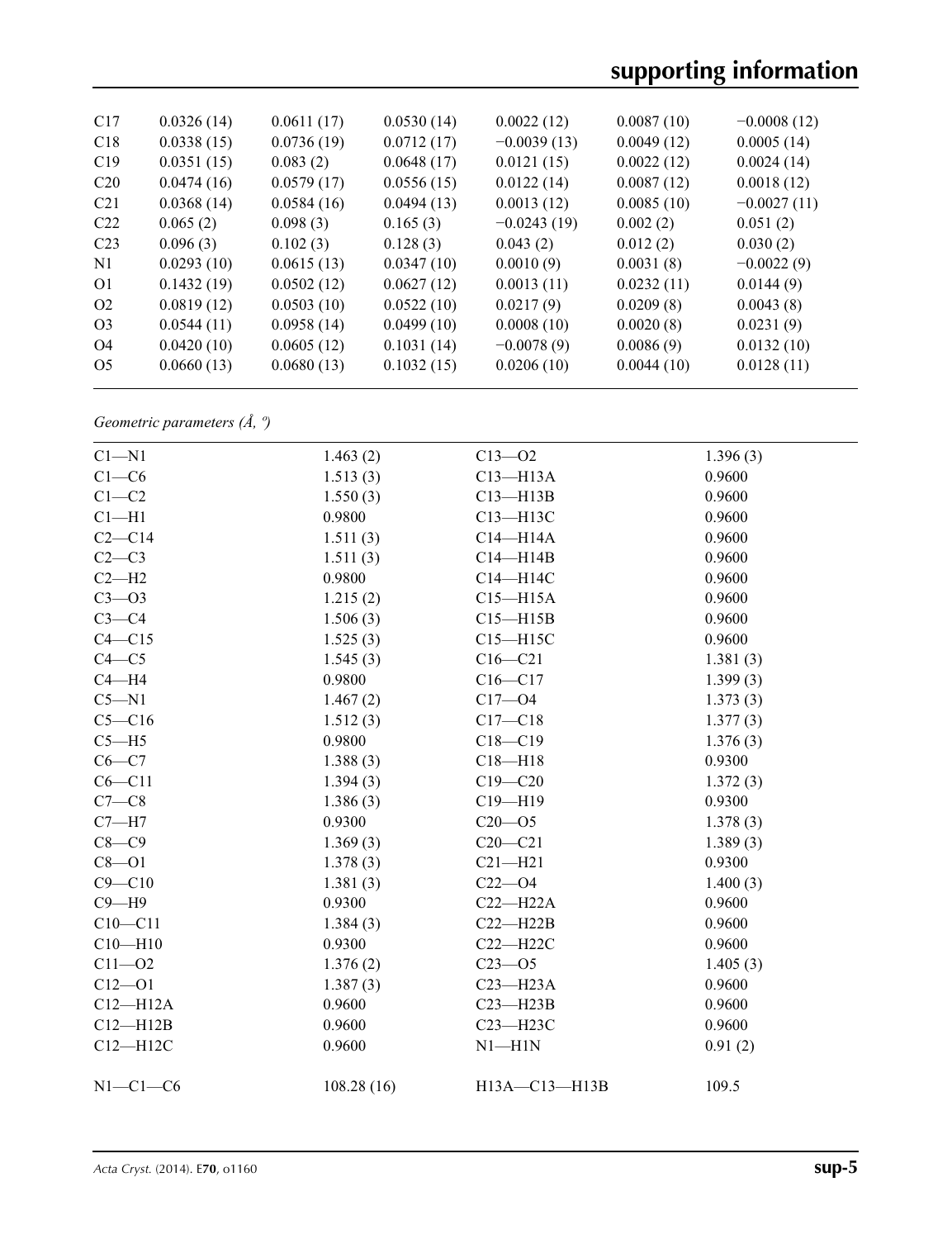| $N1-C1-C2$                   | 108.30(16)  | $O2 - C13 - H13C$                      | 109.5      |
|------------------------------|-------------|----------------------------------------|------------|
| $C6-C1-C2$                   | 112.50(16)  | H13A-C13-H13C                          | 109.5      |
| $N1-C1-H1$                   | 109.2       | H13B-C13-H13C                          | 109.5      |
| $C6-C1-H1$                   | 109.2       | $C2-C14-H14A$                          | 109.5      |
| $C2-C1-H1$                   | 109.2       | $C2-C14-H14B$                          | 109.5      |
| $C14-C2-C3$                  | 112.79(18)  | $H14A - C14 - H14B$                    | 109.5      |
| $C14 - C2 - C1$              | 113.20(18)  | $C2-C14-H14C$                          | 109.5      |
| $C3-C2-C1$                   | 106.98(16)  | H14A—C14—H14C                          | 109.5      |
| $C14-C2-H2$                  | 107.9       | H14B-C14-H14C                          | 109.5      |
| $C3-C2-H2$                   | 107.9       | $C4-C15-H15A$                          | 109.5      |
| $C1-C2-H2$                   | 107.9       | $C4-C15-H15B$                          | 109.5      |
| $O3-C3-C4$                   | 122.4(2)    | $H15A - C15 - H15B$                    | 109.5      |
| $O3-C3-C2$                   | 122.1(2)    | $C4-C15-H15C$                          | 109.5      |
| $C4-C3-C2$                   | 115.40(18)  | H15A-C15-H15C                          | 109.5      |
| $C3 - C4 - C15$              | 113.20(19)  | H15B-C15-H15C                          | 109.5      |
| $C3-C4-C5$                   | 107.28(16)  | $C21 - C16 - C17$                      | 118.5(2)   |
| $C15-C4-C5$                  | 112.49(19)  | $C21 - C16 - C5$                       | 119.26(19) |
| $C3-C4-H4$                   | 107.9       | $C17 - C16 - C5$                       | 122.2(2)   |
| $C15-C4-H4$                  | 107.9       | O4-C17-C18                             | 123.2(2)   |
| $C5-C4-H4$                   | 107.9       | O4-C17-C16                             | 117.0(2)   |
| $N1 - C5 - C16$              | 108.48(17)  | $C18 - C17 - C16$                      | 119.8(2)   |
| $N1-C5-C4$                   | 108.59(17)  | $C17 - C18 - C19$                      | 121.3(2)   |
| $C16-C5-C4$                  | 112.15(17)  | $C17 - C18 - H18$                      | 119.4      |
| $N1-C5-H5$                   | 109.2       | $C19 - C18 - H18$                      | 119.4      |
| $C16-C5-H5$                  | 109.2       | $C20-C19-C18$                          | 119.5(2)   |
| $C4-C5-H5$                   | 109.2       | $C20-C19-H19$                          | 120.2      |
| $C7-C6-C11$                  | 118.11(19)  | $C18 - C19 - H19$                      | 120.2      |
| $C7-C6-C1$                   | 119.29(18)  | $C19 - C20 - 05$                       | 124.5(2)   |
| $C11-C6-C1$                  | 122.56(19)  | $C19 - C20 - C21$                      |            |
|                              |             |                                        | 119.8(2)   |
| $C8 - C7 - C6$<br>$C8-C7-H7$ | 121.4(2)    | $O5 - C20 - C21$                       | 115.7(2)   |
|                              | 119.3       | $C16 - C21 - C20$<br>$C16 - C21 - H21$ | 121.1(2)   |
| $C6-C7-H7$                   | 119.3       |                                        | 119.4      |
| $C9 - C8 - O1$               | 123.8(2)    | $C20-C21-H21$                          | 119.4      |
| $C9 - C8 - C7$               | 119.9(2)    | $O4 - C22 - H22A$                      | 109.5      |
| $O1 - C8 - C7$               | 116.3(2)    | O4-C22-H22B                            | 109.5      |
| $C8 - C9 - C10$              | 119.6(2)    | $H22A - C22 - H22B$                    | 109.5      |
| $C8-C9-H9$                   | 120.2       | O4-C22-H22C                            | 109.5      |
| $C10-C9-H9$                  | 120.2       | H22A-C22-H22C                          | 109.5      |
| $C11 - C10 - C9$             | 120.8(2)    | H22B-C22-H22C                          | 109.5      |
| $C11 - C10 - H10$            | 119.6       | O5-C23-H23A                            | 109.5      |
| $C9 - C10 - H10$             | 119.6       | $O5 - C23 - H23B$                      | 109.5      |
| $O2 - Cl1 - Cl0$             | 122.92 (19) | $H23A - C23 - H23B$                    | 109.5      |
| $O2 - C11 - C6$              | 116.93(18)  | O5-C23-H23C                            | 109.5      |
| $C10-C11-C6$                 | 120.1(2)    | $H23A - C23 - H23C$                    | 109.5      |
| $O1 - C12 - H12A$            | 109.5       | H23B-C23-H23C                          | 109.5      |
| $O1 - C12 - H12B$            | 109.5       | $C1 - N1 - C5$                         | 115.22(16) |
| $H12A - C12 - H12B$          | 109.5       | $Cl-M1-H1N$                            | 110.3(13)  |
| $O1 - C12 - H12C$            | 109.5       | $C5-M1-H1N$                            | 109.3(13)  |